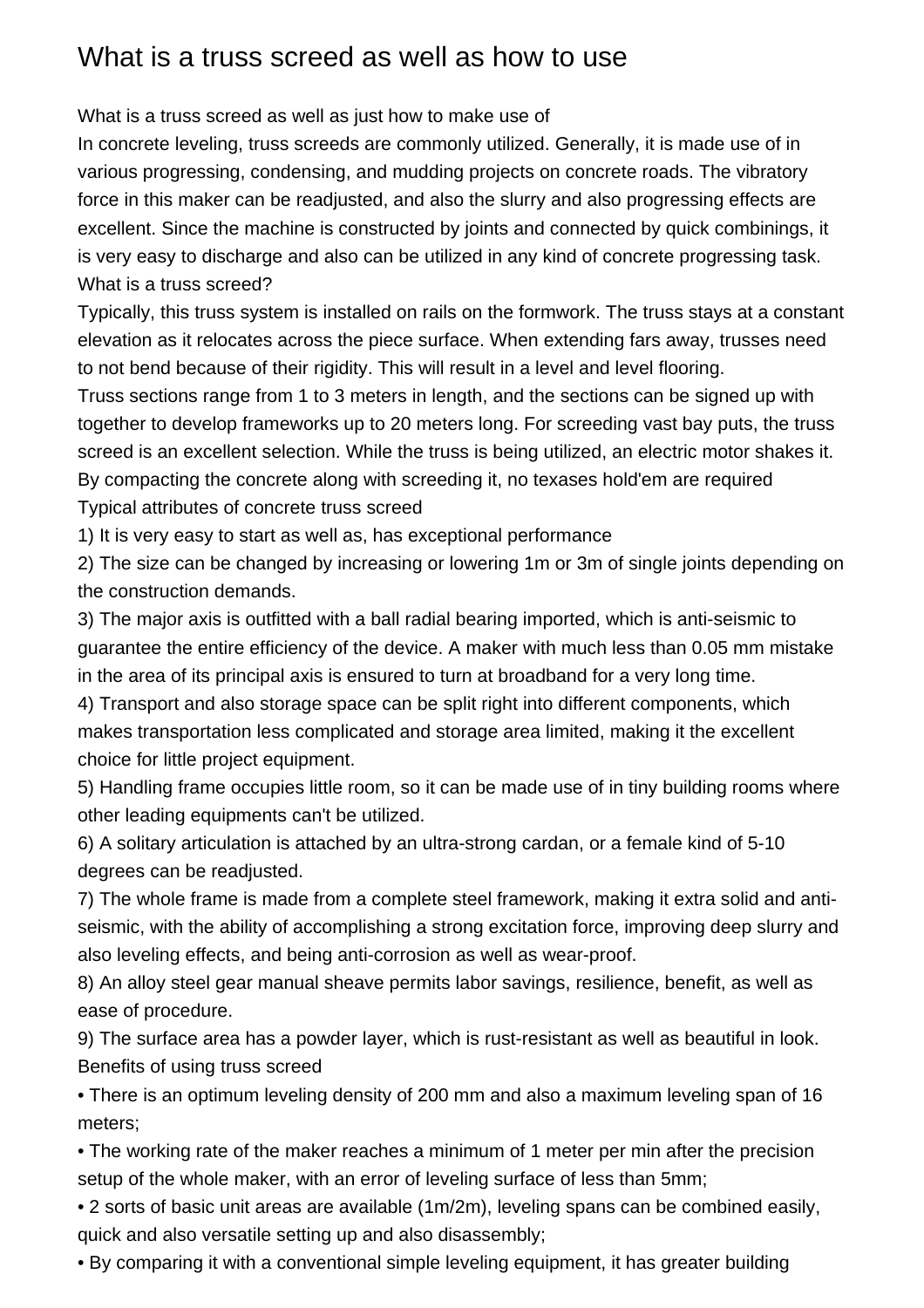efficiency as well as continuous monotony, which considerably improves the whole efficiency of concrete, offering concrete of the very same quality process more toughness and bearing ability;

• High-strength steel structure as well as zinc-plated steel scraper blade guarantee that it will not flex under vibration, so it lasts longer;

• Normally, a double-speed hand-cranking winch or hydraulic self winch controls the transport of the entire device, as it is very easy to operate, and the driver can control the transport speed of the truss screed device easily as well as consistently.

• Floorings can be leveled to arch surfaces or spill surfaces when arch ports are furnished. Typical concrete working conditions for truss screed

• Concrete toughness surpassing C25 #.

• The concrete should be put to the height developed at once (direct pouring with structural concrete is the most effective method).

• For slopes of 1.5% -2%, the concrete thickness must be at least 10 centimeters.

• Based upon the placement of the workshop stack job, the vibration beam can be positioned to 3-12m, however typically, the ideal width is 4.5-9m.

• The elevation of the backfill have to be backfilled adhering to the slope. The backfill should be entirely tamped.

• Commodity concrete should satisfy 120mm \* 20mm cave-value needs.

• The proportion of water to cement in concrete ought to not surpass 0.58, the maximum aggregate diameter must not surpass 30mm.

• A concrete piece will satisfy a monotony standard of 5mm/2m (global).

Just how to utilize [gambar truss screed](https://www.machinesl.com/power-screeds/) screed?

1) Slowly increase the throttle after starting the engine.

2) To keep the screed even, involve or turn the winch manages concurrently. Use the circulation controls rather than changing the throttle on the engine to decrease or quicken the hydraulic winches.

3) If the concrete develops on the front blade, it emphasizes the screed as well as is exhausting to the operators operating the winches.

4) The concrete should not prolong past the screws that hold the blades in position. When [click](https://www.machinesl.com/what-is-truss-screed/) happens, stop the screen and also allow the resonances do their job.

5) If the concrete is not being included at the proper price, reduce the screed to make up.

6) Depending upon the slump of the concrete, you ought to operate the screed at a different rate.

7) Take into consideration the accumulations, downturn, and concrete modifying representatives to ensure that you can make up for them.

Truss screed upkeep

• Make certain that the drive shaft is straightened properly.

• All the weights on each area should face the bull float blade when linking drive shafts.

Dissimilar weights will trigger the screed not to shake properly.

• Ensure that the adapters and also shafts match.

• Cold weather-bearing lubricants appropriate for use from -22 ° F to 350 ° F. • At intervals of 10 hrs, oil the winch bushings. Apply a light lube.

• Avoid overspeeding, the engine RPM should not surpass the predefined restriction.